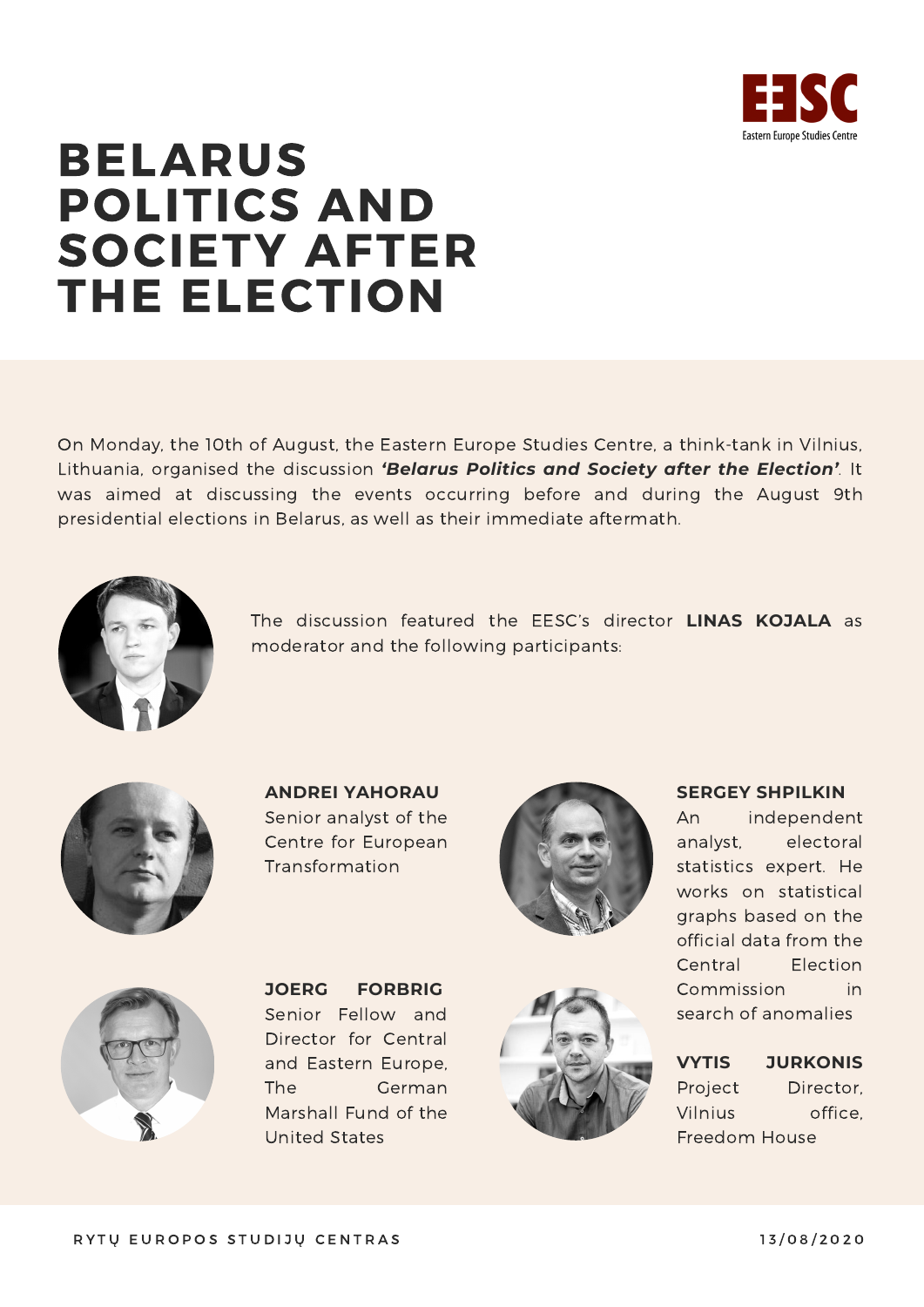

## ELECTIONS

As **Andrei Yahorau** put it, from the very beginning of the electoral campaign, the authorities generated an atmosphere of repression and the current events are the logical conclusion to the so-called elections. He points out that there's no way that the elections held on August 9 could be called free and fair, this being clear well ahead of the elections beginning.

Over this year, we have seen potential challengers to Alexander Lukashenko such as Viktar Babaryka and Siarhei Tsikhanouski imprisoned, while Valery Tsepkalo was forced to flee the country with his children in fear of persecution.

Arrests were employed not only against the leading figures, but also campaign staff at various points over the past few months.

Despite all the actions taken to repress and suppress the Belarussian people, **Mr Yahorau emphasises that there has been vast mobilisation of the public**, with citizens participating in volunteering efforts and other initiatives such as the platform The Voice, which was used for an alternative solution for vote counting. **Indeed, the numbers of people participating has been unprecedented in Belarussian history.**

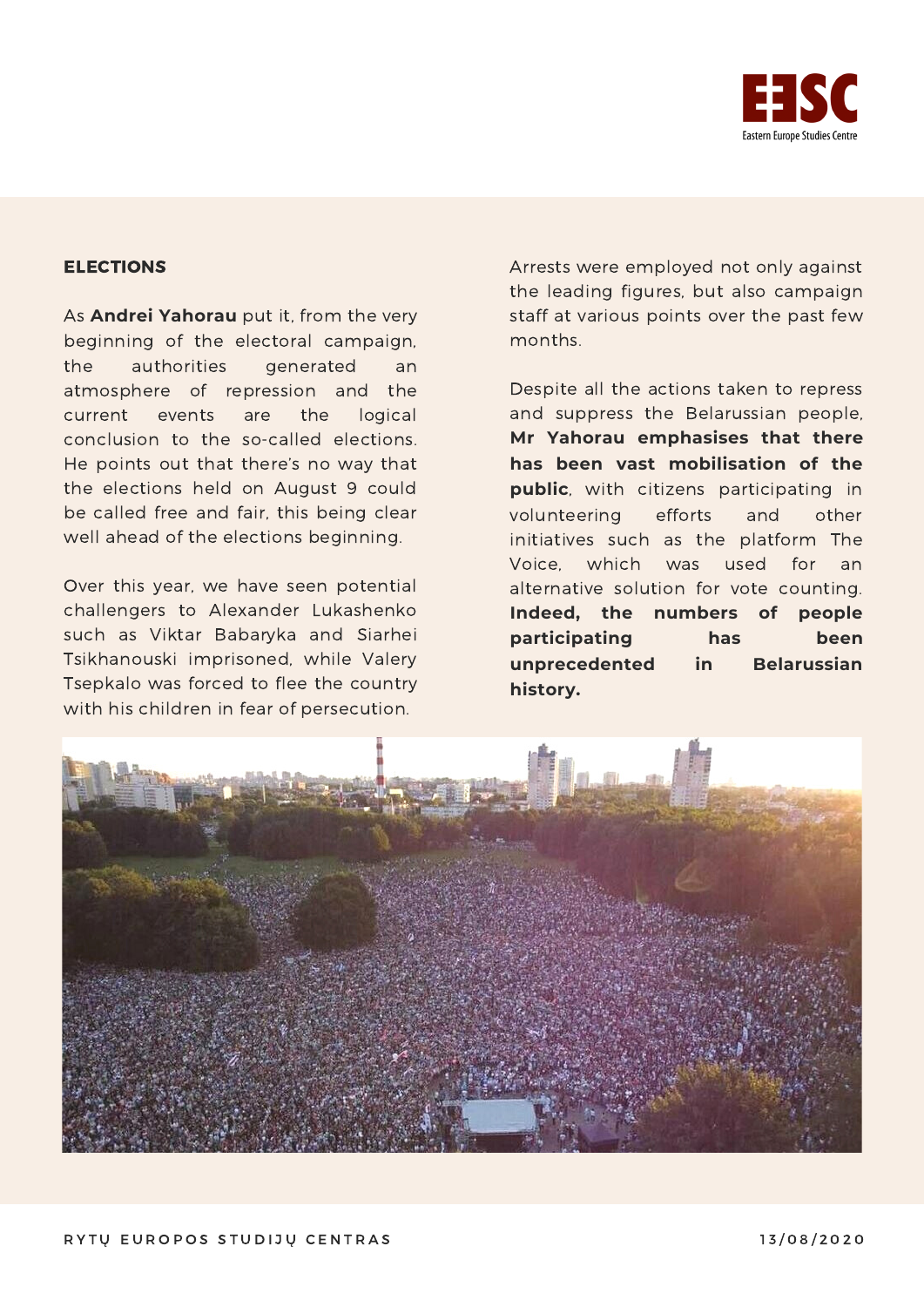

**Sergey Shpilkin,** a leading election analyst from Russia, highlighted that based on data accumulated from some 250 precincts, we can see that the actual turnout for preliminary voting was around 13-17%, rather than the 42% claimed by the regime. This suggests that at least some 25% of the vote is fraudulent and, most likely, favours Lukashenko. Based on what data can be pieced together from the limited available outside the official tally, it appears that the election results in those areas stand at something more akin to 46% of the vote being in favour of Mrs Tsikhanouskaya and only 29% for Mr Lukashenko. While not enough for an outright victory for the opposition candidate, this indicates a wholly different dynamic.

This, unsurprisingly, is unlikely to be the actual vote tally. As **Joerg Forbrig** points out, while the officially announced results aren't unexpected, given the tampering that was bound to occur, a number of polling stations that did release their real vote counts paint a rather opposite picture of the situation, with Mrs Tsikhanouskaya winning by a vast margin. **While the opposition to Mr Lukashenko's rule may have consolidated behind S. Tsikhanouskaya,**

**voter mobilisation and protests are decentralised, spanning the entire country, all the way up to regions that are distant from Minsk.** This increases the difficulty of deploying forces in every location that flares up, particularly when Minsk demands particular attention. Such dispersion and the vast numbers of people involved could prove the protests incredibly hard to quell, particularly if industrial worker strikes like on at Seligorsk recently, begin flaring up.

According to **Vytis Jurkonis**, the events ongoing in Belarus have busted the myth of Lukashenko retaining popular support. Furthermore, it has been showed that the Belarussian people are not as passive as may have previously been believed, with engagement with the protests being visible across the age spectrum, ranging from youths to the elderly.

#### SUPPRESSION

Another myth that Mr Jurkonis highlights is that the regime retains a full control. Instead, he points out that it appears to be **panicking and employing the two so-called F's – force and falsification.**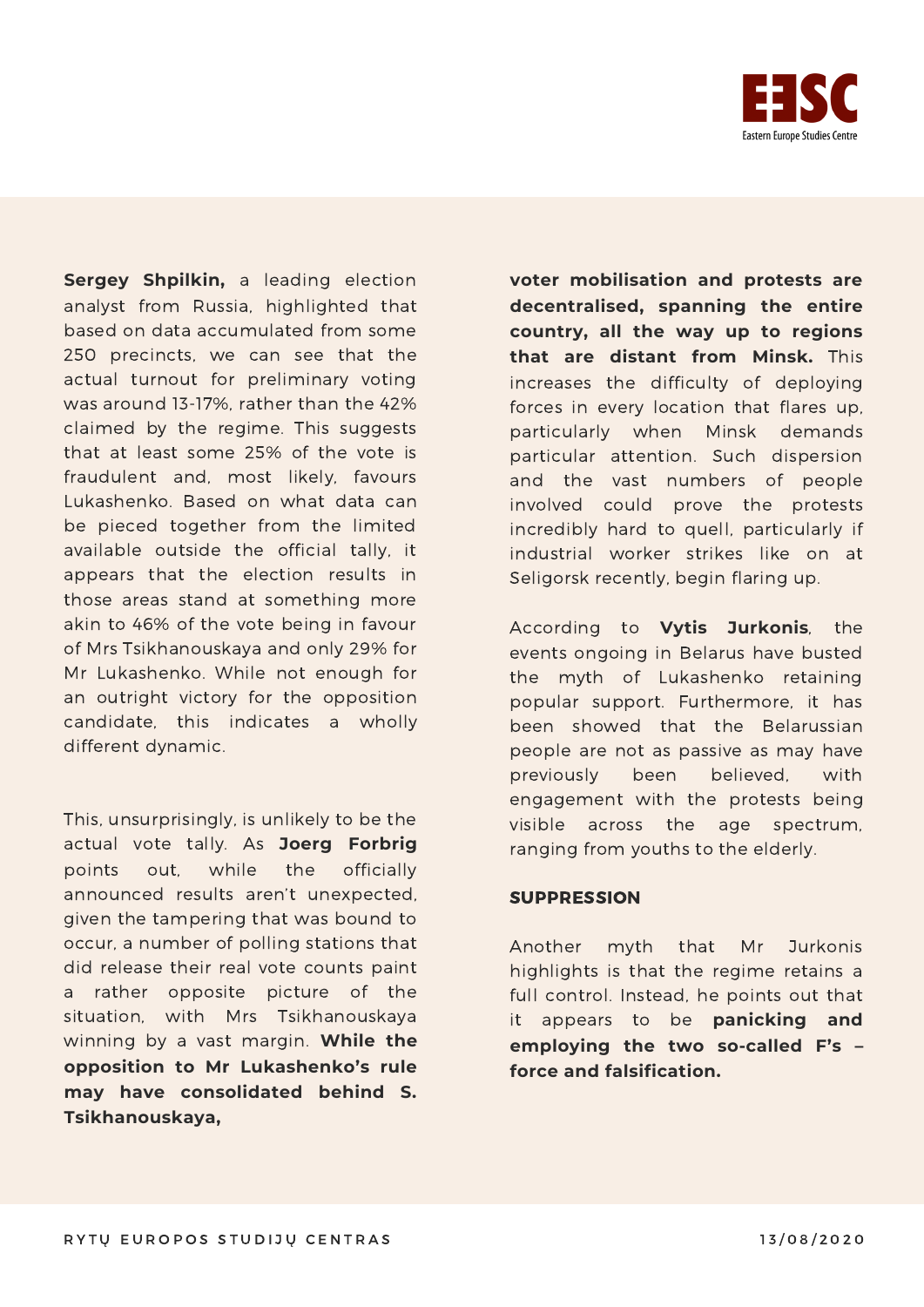

Failing to reduce citizen mobilisation levels through changing the election date to August 9th, which is a typical holiday period and failing to employ "kompromat" against the key remaining candidates, the government has resorted to force and falsification as its final resorts.

On the falsification end, this can be seen in how the election results appear to have been tampered with. In terms of force, however, the approach is holistic. As Mr Forbrig explains, the **strategy in place seems to be to run a shock and awe campaign, intimidating the people from the get-go before the protests get any larger.** This is pursued by means of firstly a communications blackout with disruptions to cellular, internet and even landline phone communications, making it difficult to relay information both within Belarus and to the outside world, as well as to seek to organise any actions. **This has, however, had only limited success.**

On one hand, there appears to be difficulty in accessing information within Belarus, but enough filters out to beyond the country's borders, to the point where there was a case of a German journalist having more comprehensive information and briefing the Tsikhanouskaya staff from abroad.

On the other hand, there is the use of various pieces of heavy suppressive equipment such as stun grenades (which were last seen after the 2006 elections, but were not used to this extent), rubber bullets, water and immediate resorting to the use of force, without any effort to de-escalate. There are even reports of police trucks ramming protesters. Even this has proven to have limited success, with the people of Pinsk and Baranovichi repelling police forces.

As Mr Jurkonis points out, the regime is mistakenly seeking the epicentre that generates energy for the protests, but this is not possible to find because the current events are not a case of some single individual directing everything. Furthermore, the heavy riot gear used by the forces sent against protesters serves as a time-limiting factor for the regime as the forces are left exhausted in the heavy gear they are forced to make use of in the currently scorching weather. In the end, the fundamental question that we must answer though is in how the West will react to the goings on in Belarus.

#### FUTURE AND THE EU'S RESPONSE

Mr Yahorau explains that **he is worried about a potential fast and strong reaction on the part of the EU in the**